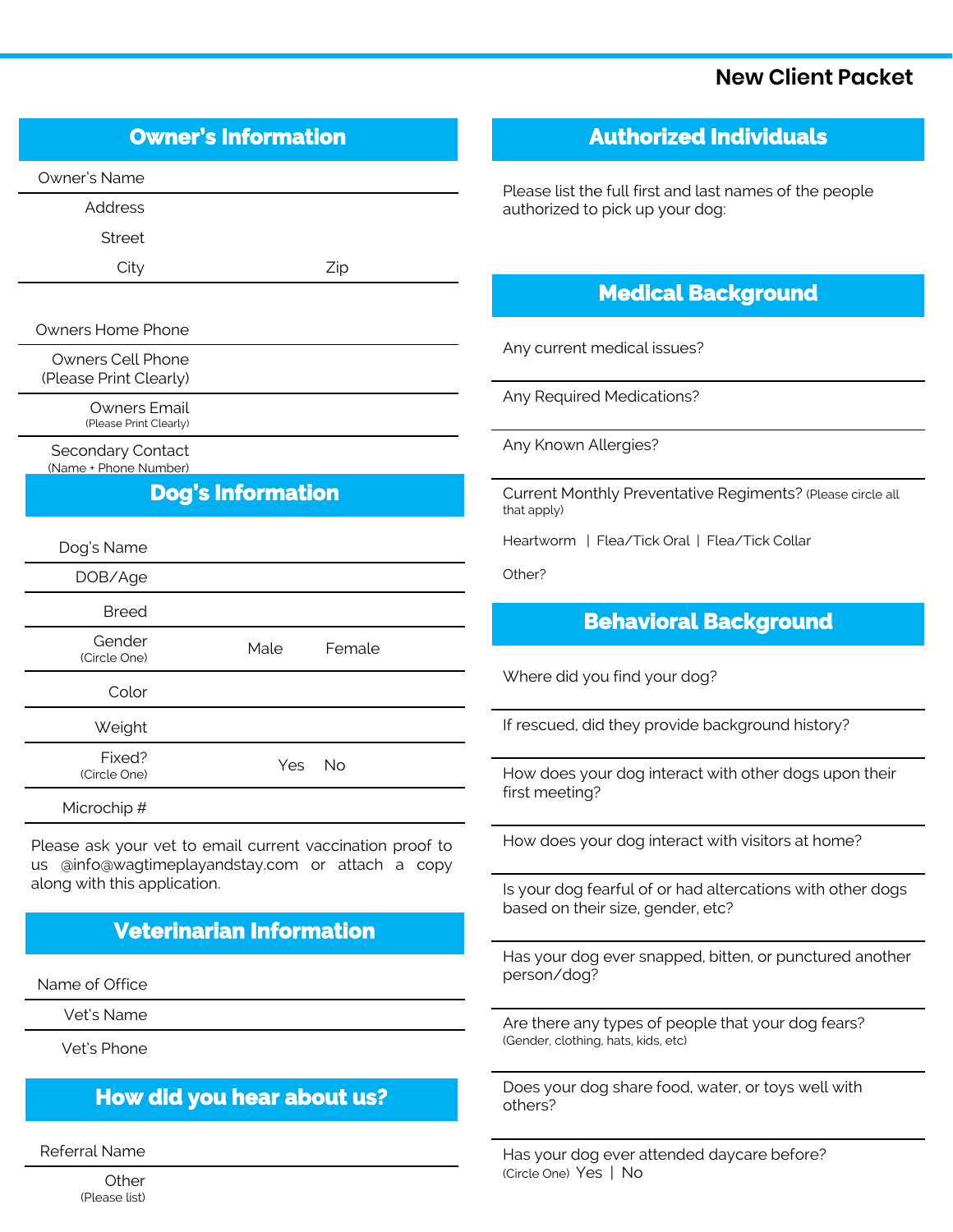# **Behavioral Background (cont'd)**

What led you to search for a new daycare?

Has your dog ever been ejected from a daycare? If so, what was the reason?

(Please Circle) Yes | No

\*\*Circling 'Yes' does not automatically disqualify your dog

Can your dog climb or jump a fence? If so, how high? (Please Circle) Yes | No

Is your dog housebroken? (Please Circle) Yes | No

Any issues we need to know about your dogs? (Circle all that apply)

| <b>Excessive Barking</b> | Possessive         |
|--------------------------|--------------------|
| Aggression               | Jumping            |
| Chewing                  | Shyness            |
| Digging                  | Separation Anxiety |
| Eats Stool               | Urine Marking      |

Where is your dogs favorite place to be petted?

When your dog is resting, how do they respond if another dog/person approaches them?

What size dogs does your dog prefer to play with? (Circle all that apply) Large | Medium | Small

Does your dog ever use any of the play behaviors or signals when interacting with other dogs? (Circle all that apply)

| Play Bow            | Ope         |
|---------------------|-------------|
| Raised Play Paw     | <i>Inve</i> |
| <b>Relaxed Ears</b> | Bour        |
| Fast Tail Wag       |             |

n Smiling Mouth stigative Greeting ncy

#### **Reservations, Policies, & Liability Waivers**

- 1. Reservations: A reservation is not required for daycare, but is preferred to guarantee a spot. In case capacity is met, reservations will be accommodated first.
- 2. Leash Guideline: We follow a strict leash rule. Every dog arriving or leaving our facility must be on a leash that is 6 feet or less.
- 3. Collar Guideline: All dogs must wear a quick release collar. Metal collars of any kind are not acceptable. We encourage nametags on the collar as well.
- 4. Sick Dog Policy: We reserve the right to refuse a dog if he/she is flea infested or sick. If your dog becomes ill while in our care, we will isolate them until we can contact you for immediate pickup.
- 5. Payment Policy: Payment is due at the time that the dog (s) get picked up from Wagtime Play & Stay, LLC. Credit Cards and cash are accepted for payment. Checks must be preapproved by management. Returned checks will be charged a bank fee.

#### **Reservations, Policies, & Liability Waivers (cont'd)**

- 6. Late Policy: We currently close daycare at 7:00pm, Monday thru Friday. If you will be late, please contact us immediately to make arrangements. A late fee of \$15 will apply. Some holidays may have shortened hours.
- 7. I authorize Wagtime Play & Stay, LLC. The right to photograph, videotape and record my dog(s) during their time at Wagtime Play & Stay, LLC. All photos and recordings can be used without limitations on Wagtime Play & Stay, LLC's website, promotional materials, and social media without further consent. I understand that Wagtime Play & Stay, LLC. Is not liable for any royalty type payments. All materials become the property of Wagtime Play & Stay, LLC. and can be used for its own promotions.
- 8. Food Dislcosures: Do you consent to the occasional provision of a WagSnack dog treat? (Circle One) **Yes | No**
- 9. End of Play/Stay: Unless allergies are specified, all dogs may be wiped down with hypo-allergenic wipes/spray as all guests may have that play all day doggy smell. Please indicate consent by circling your response: **Yes | No**

If you agree with the conditions of items 1 – 7 and approve your answers to items 8 – 9, please sign and date below:

Name (print):

Signature:

Date:

#### **Emergency Contact**

In case of an emergency during daycare or while boarding, please list the name and phone number of the person you authorize us to call and make decisions on your behalf.

Name:

Phone: